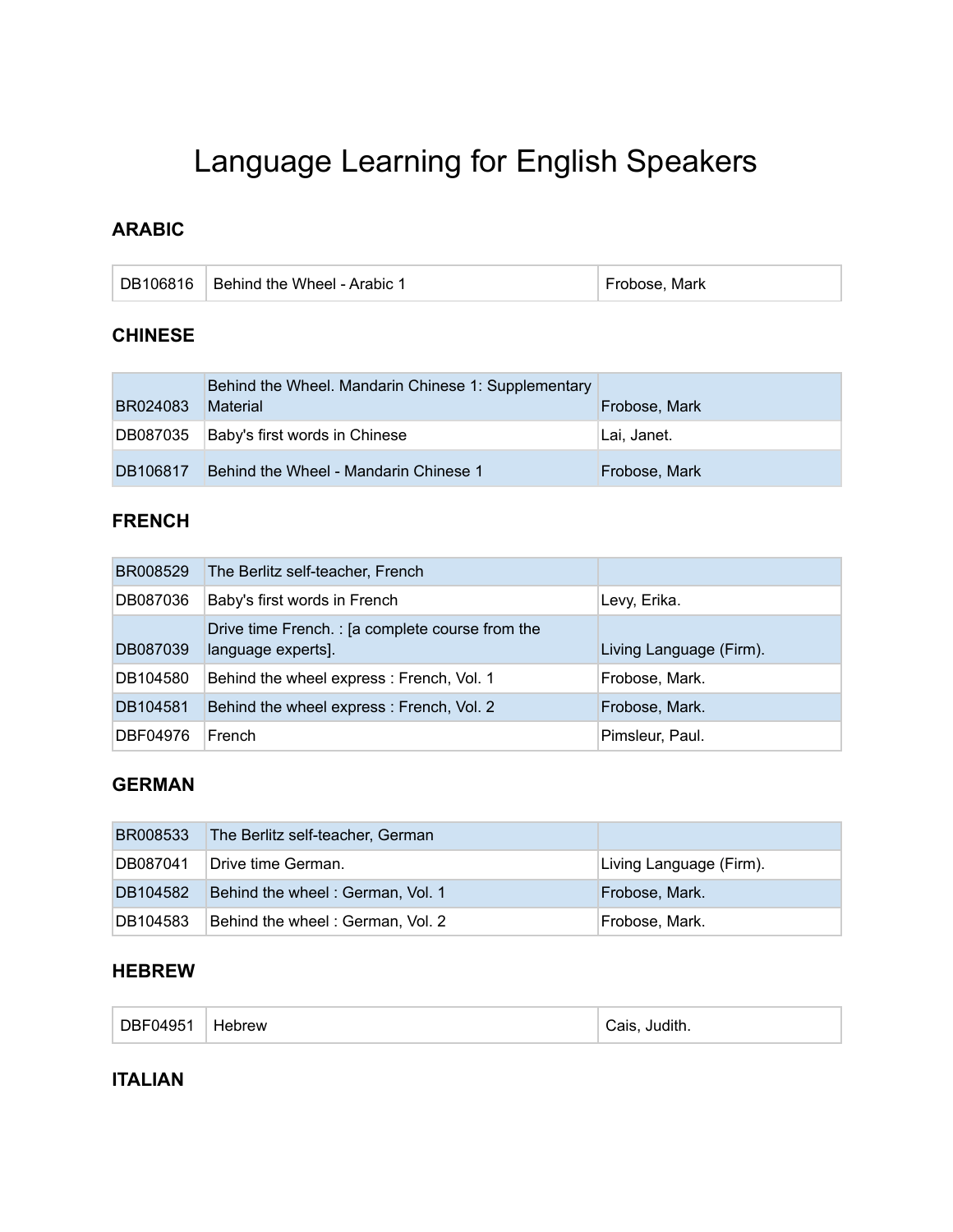| BR008667 | The Berlitz Self-teacher, Italian                     |                         |
|----------|-------------------------------------------------------|-------------------------|
| BR024084 | Behind the Wheel - Italian 1 - Supplementary Material | Frobose, Mark.          |
| BR024085 | Behind the Wheel - Italian 2 - Supplementary Material | Frobose, Mark.          |
| DB087037 | Baby's first words in Italian                         | Arnold, Cameron.        |
| DB087040 | Drive time Italian.                                   | Living Language (Firm). |
| DB107092 | Behind the Wheel - Italian 1                          | Frobose, Mark           |
| DB107093 | Behind the Wheel - Italian 2                          | Frobose, Mark           |
| DBF04953 | Italian                                               |                         |

## **JAPANESE**

|          | DB084028 Starting Out in Japanese                     | Living Language (Firm). |
|----------|-------------------------------------------------------|-------------------------|
|          | Drive time Japanese. : [a complete course in Japanese |                         |
| DB087042 | from the language experts].                           | Living Language (Firm). |

#### **RUSSIAN**

| DBF05001 Russian |  | Gainty, Christopher J. |
|------------------|--|------------------------|
|------------------|--|------------------------|

#### **SPANISH**

| BR006946 | Gramatica bilingue = Bilingual grammar ingles-espanol,<br>espanol ingles, English-Spanish, Spanish English | The first part contains twenty<br>lessons on English grammar for<br>Spanish speakers, and the<br>second part contains twenty<br>lessons on Spanish grammar for<br>English speakers. Exercises<br>follow each lesson. |
|----------|------------------------------------------------------------------------------------------------------------|----------------------------------------------------------------------------------------------------------------------------------------------------------------------------------------------------------------------|
| BR008517 | The Berlitz self-teacher, Spanish                                                                          | Berlitz Schools of Languages.                                                                                                                                                                                        |
| BR014863 | A new reference grammar of modern Spanish                                                                  |                                                                                                                                                                                                                      |
| BR023827 | Behind the wheel. Spanish, Level 1: Supplementary<br>material                                              | Frobose, Mark.                                                                                                                                                                                                       |
| BR023828 | Behind the wheel. Spanish, Level 2: Supplementary<br>material                                              | Frobose, Mark.                                                                                                                                                                                                       |
| BR023829 | Behind the wheel. Spanish, Level 3: Supplementary<br>material                                              | Frobose, Mark.                                                                                                                                                                                                       |
| DB018141 | Getting along in Spanish                                                                                   |                                                                                                                                                                                                                      |
| DB057058 | Spanish for dummies                                                                                        |                                                                                                                                                                                                                      |
| DB083399 | eTicket Spanish: Audio Phrasebook                                                                          | Living Language (Firm).                                                                                                                                                                                              |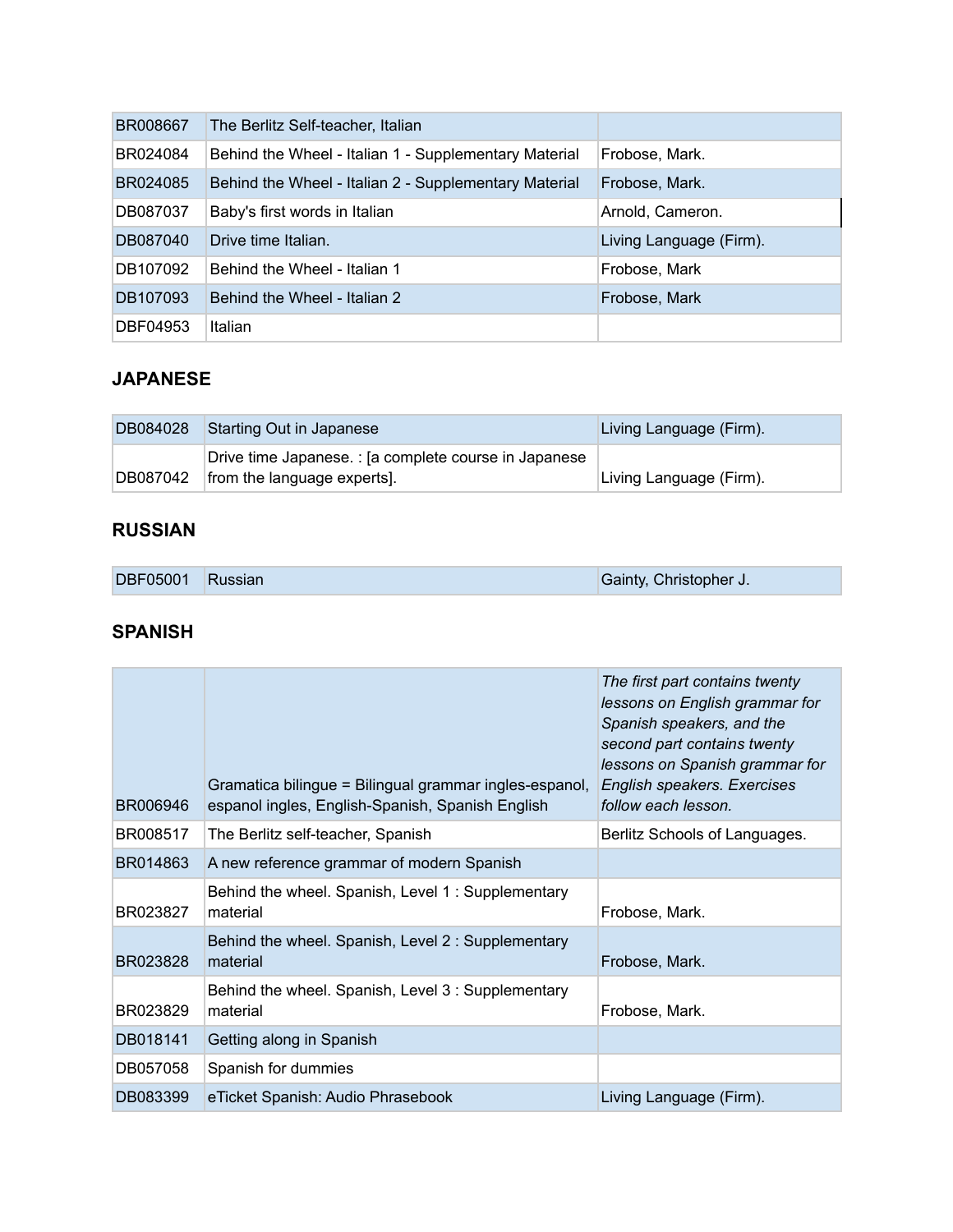| DB084029 | Baby's First Words in Spanish                                                                              | Prettyman, Maria A.                                  |
|----------|------------------------------------------------------------------------------------------------------------|------------------------------------------------------|
| DB087043 | Drive time Spanish.                                                                                        | Living Language (Firm).                              |
| DB098320 | Behind the wheel: Spanish, Vol. 1                                                                          | Frobose, Mark.                                       |
| DB098321 | Behind the wheel: Spanish, Vol. 2                                                                          | Frobose, Mark.                                       |
| DB098322 | Behind the wheel: Spanish, Vol. 3                                                                          | Frobose, Mark.                                       |
| DB103767 | Libros 1 y 2 de la serie La familia Rocha                                                                  | Rocha, Edward Lee.                                   |
| DB104584 | Pimsleur Spanish level 1 : learn to speak, understand,<br>and read Spanish with Pimsleur Language Programs | Pimsleur (Firm).                                     |
| DBG16522 | Parachute 2 : méthode de français.                                                                         | French language instruction for<br>Spanish speakers. |
| DBG16529 | Voyages : méthode de français langue étrangère<br>(auto-apprentissage).                                    | French language instruction for<br>Spanish speakers. |
| DBG16545 | Le nouveau français sans peine El nuevo francés sin<br>esfuerzo.                                           | French language instruction for<br>Spanish speakers. |

### **THAI**

| $-$<br><b>DBF04956</b> | ™ha⊨<br>______ |  |
|------------------------|----------------|--|
|------------------------|----------------|--|

# **YIDDISH**

|  | DB046283 The joys of Yiddish | Rosten, Leo Calvin. |
|--|------------------------------|---------------------|
|--|------------------------------|---------------------|

# Learning English as a Second Language

#### **CHINESE (MANDARIN) SPEAKERS**

| $\overline{DBF00387}$ Ying yu | Pimsleur, Paul. |
|-------------------------------|-----------------|
| DBF05007 Ying yu              | Pimsleur, Paul. |

#### **JAPANESE SPEAKERS**

#### **RUSSIAN SPEAKERS**

|  | DBF04921 Angliĭskiĭ : English : for Russian speakers | Pimsleur, Paul. |  |
|--|------------------------------------------------------|-----------------|--|
|--|------------------------------------------------------|-----------------|--|